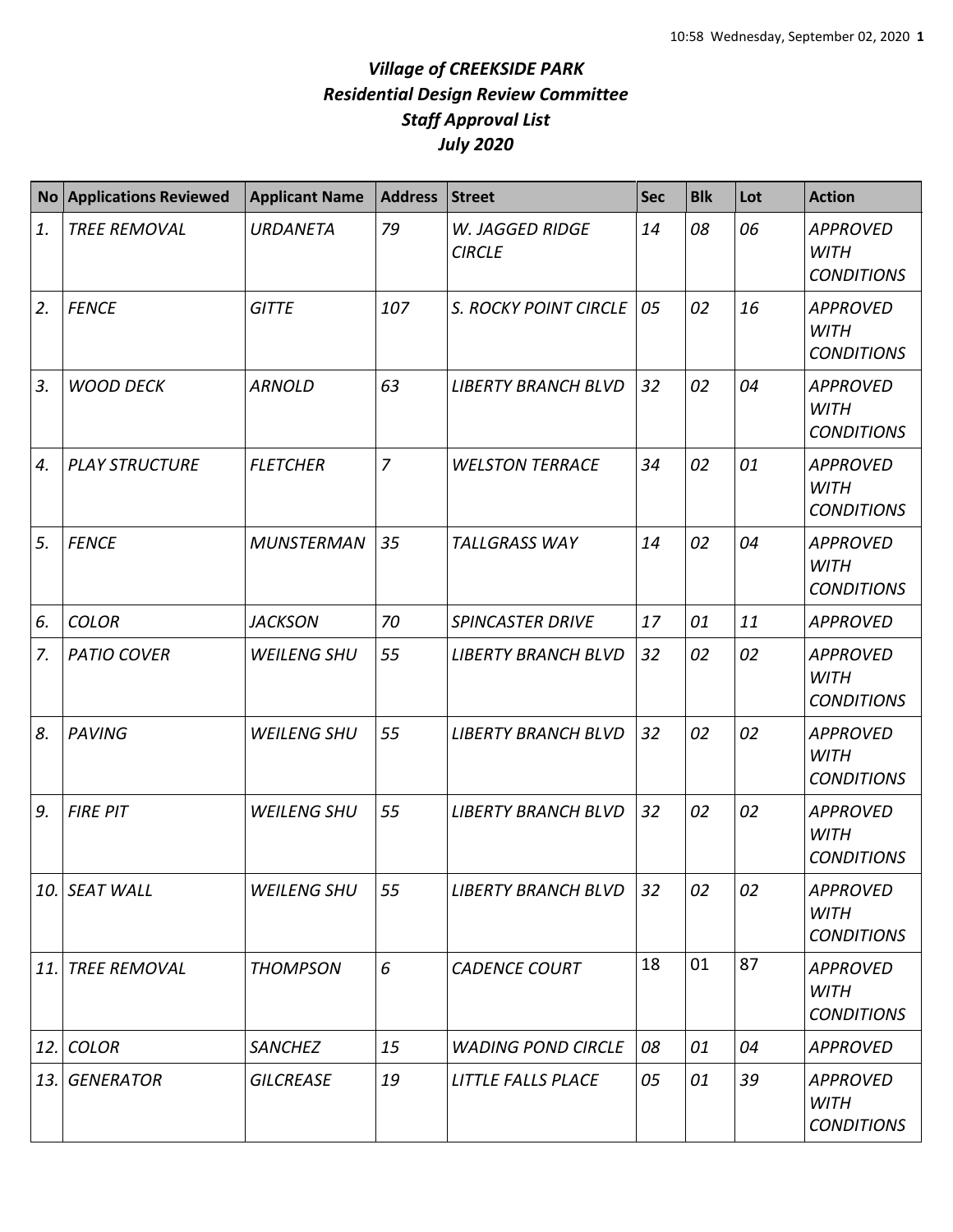| <b>No</b> | <b>Applications Reviewed</b> | <b>Applicant Name</b> | <b>Address</b> | <b>Street</b>                          | <b>Sec</b> | <b>Blk</b> | Lot | <b>Action</b>                                       |
|-----------|------------------------------|-----------------------|----------------|----------------------------------------|------------|------------|-----|-----------------------------------------------------|
| 14.       | <b>SWIMMING POOL</b>         | <b>ASTIN</b>          | 43             | <b>HEARTHWICK ROAD</b>                 | 02         | 01         | 10  | <b>APPROVED</b><br><b>WITH</b><br><b>CONDITIONS</b> |
| 15.       | <b>SWIMMING POOL</b>         | <b>WRIGHT</b>         | 107            | N. THATCHER BEND<br><b>CIRCLE</b>      | 34         | 01         | 28  | <b>APPROVED</b><br><b>WITH</b><br><b>CONDITIONS</b> |
| 16.       | <b>SUMMER KITCHEN</b>        | <b>WRIGHT</b>         | 107            | N. THATCHER BEND<br><b>CIRCLE</b>      | 34         | 01         | 28  | <b>APPROVED</b><br><b>WITH</b><br><b>CONDITIONS</b> |
| 17.       | <b>PLAY STRUCTURE</b>        | CALLUM                | 28             | <b>SUNSET CREST TRAIL</b>              | 37         | 02         | 02  | <b>APPROVED</b>                                     |
| 18.       | <b>COLOR</b>                 | <b>KOMARAGIRI</b>     | $\overline{z}$ | <b>LANGSTONE PLACE</b>                 | 09         | 01         | 02  | <b>APPROVED</b>                                     |
| 19.       | <b>PLAY STRUCTURE</b>        | <b>CETOVICH</b>       | 14             | <b>WANING MOON DRIVE</b>               | 30         | 01         | 07  | <b>APPROVED</b>                                     |
| 20.       | <b>SWIMMING POOL</b>         | <b>WINKLER</b>        | 126            | <b>E. SAWYER RIDGE</b><br><b>DRIVE</b> | 34         | 02         | 07  | <b>APPROVED</b><br><b>WITH</b><br><b>CONDITIONS</b> |
| 21.       | <b>SUMMER KITCHEN</b>        | <b>WINKLER</b>        | 126            | <b>E. SAWYER RIDGE</b><br><b>DRIVE</b> | 34         | 02         | 07  | <b>APPROVED</b><br><b>WITH</b><br><b>CONDITIONS</b> |
| 22.       | <b>SWIMMING POOL</b>         | <b>BORNELEIT</b>      | 10             | YELLOWSTAR COURT                       | 29         | 01         | 16  | <b>APPROVED</b><br><b>WITH</b><br><b>CONDITIONS</b> |
| 23.       | <b>WINDOWS</b>               | <b>ROBINSON</b>       | 182            | <b>TORTOISE CREEK WAY</b>              | 08         | 03         | 04  | <b>APPROVED</b>                                     |
| 24.       | <b>GENERATOR</b>             | <b>ADAM</b>           | 42             | <b>WOODBOROUGH WAY</b>                 | 34         | 04         | 10  | <b>APPROVED</b><br><b>WITH</b><br><b>CONDITIONS</b> |
| 25.       | <b>SUMMER KITCHEN</b>        | <b>STEWART</b>        | 6              | <b>GLORY GARDEN WAY</b>                | 36         | 05         | 08  | <b>APPROVED</b><br><b>WITH</b><br><b>CONDITIONS</b> |
| 26.       | <b>SWIMMING POOL</b>         | <b>CONNER</b>         | 116            | N. BIMINI TWIST<br><b>CIRCLE</b>       | 31         | 03         | 05  | <b>APPROVED</b><br>WITH<br><b>CONDITIONS</b>        |
| 27.       | <b>ARBOR</b>                 | <b>MORTON</b>         | 33             | N. WATERBRIDGE<br><b>DRIVE</b>         | 29         | 02         | 15  | <b>APPROVED</b>                                     |
| 28.       | WALKWAY                      | <b>MORTON</b>         | 33             | N. WATERBRIDGE<br><b>DRIVE</b>         | 29         | 02         | 15  | <b>APPROVED</b><br><b>WITH</b><br><b>CONDITIONS</b> |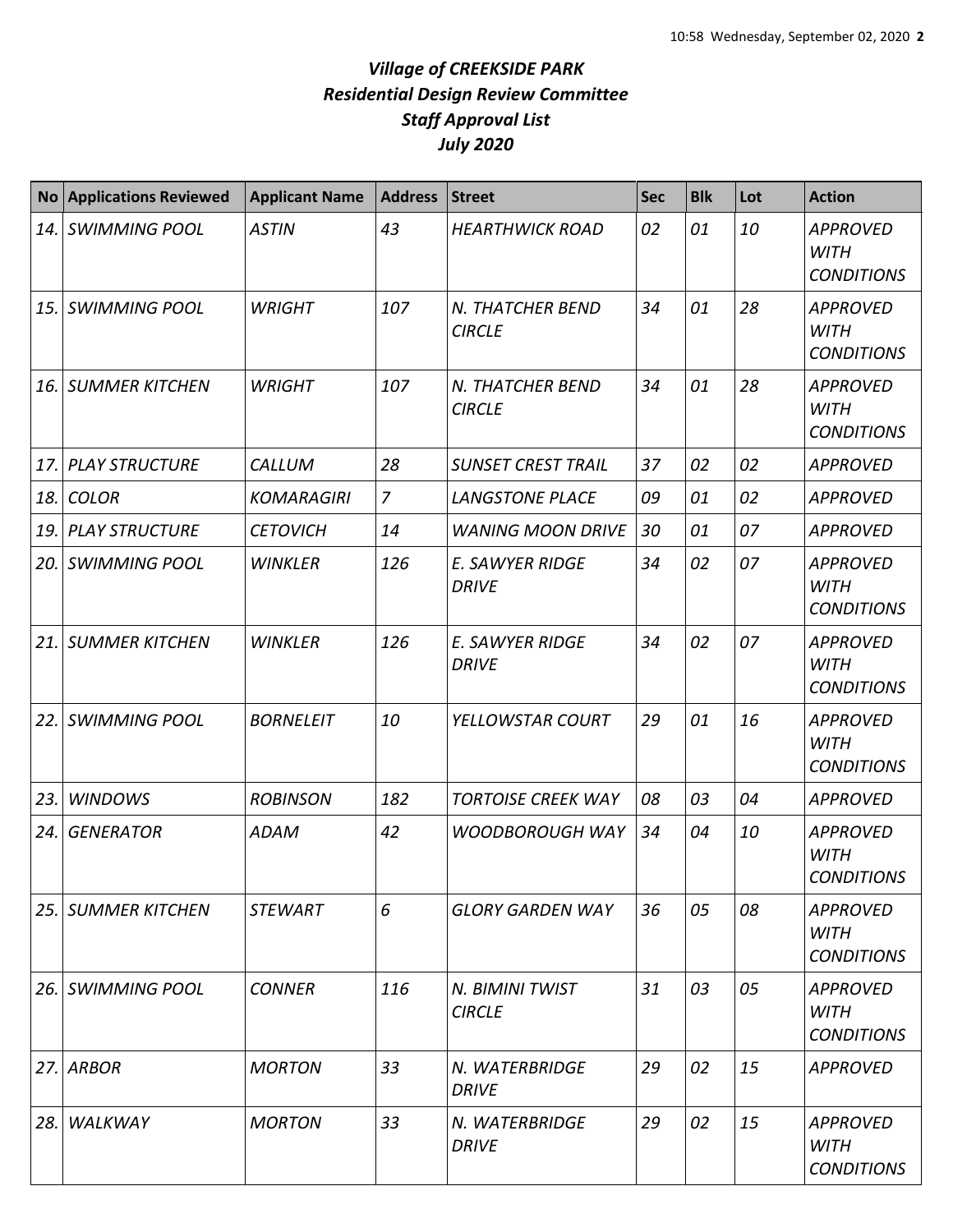| <b>No</b> | <b>Applications Reviewed</b> | <b>Applicant Name</b>             | <b>Address</b> | <b>Street</b>                    | <b>Sec</b> | <b>Blk</b> | Lot | <b>Action</b>                                       |
|-----------|------------------------------|-----------------------------------|----------------|----------------------------------|------------|------------|-----|-----------------------------------------------------|
| 29.       | <b>SWIMMING POOL</b>         | <b>COLLIER</b>                    | 59             | N. MARSHSIDE PLACE               | 21         | 02         | 35  | <b>APPROVED</b><br><b>WITH</b><br><b>CONDITIONS</b> |
| 30.       | <b>SWIMMING POOL</b>         | <b>PENNINGTON</b>                 | 59             | <b>BIRCH CANOE DRIVE</b>         | 20         | 01         | 03  | <b>APPROVED</b><br><b>WITH</b><br><b>CONDITIONS</b> |
| 31.       | <b>GENERATOR</b>             | <b>BRIONEZ</b>                    | 18             | S. SAGE SPARROW<br><b>CIRCLE</b> | 11         | 04         | 03  | <b>APPROVED</b><br><b>WITH</b><br><b>CONDITIONS</b> |
| 32.       | <b>GENERATOR</b>             | <b>POLI</b>                       | $\overline{2}$ | <b>WANING MOON DRIVE</b>         | 30         | 01         | 10  | <b>APPROVED</b><br><b>WITH</b><br><b>CONDITIONS</b> |
| 33.       | <b>GENERATOR</b>             | <b>DAVIS</b>                      | 47             | <b>SPINCASTER DRIVE</b>          | 30         | 01         | 39  | <b>APPROVED</b><br><b>WITH</b><br><b>CONDITIONS</b> |
| 34.       | <b>GENERATOR</b>             | <b>DANIELS</b>                    | 6              | YARBROUGH COURT                  | 15         | 05         | 23  | <b>APPROVED</b><br><b>WITH</b><br><b>CONDITIONS</b> |
| 35.       | <b>SWIMMING POOL</b>         | <b>SUN</b>                        | 6              | E. TWIN PONDS COURT              | 10         | 01         | 38  | <b>APPROVED</b><br><b>WITH</b><br><b>CONDITIONS</b> |
| 36.       | <b>SUMMER KITCHEN</b>        | <b>RODRIGUEZ</b>                  | 78             | <b>BIRCH CANOE DRIVE</b>         | 20         | 02         | 03  | <b>APPROVED</b><br><b>WITH</b><br><b>CONDITIONS</b> |
| 37.       | PAVING                       | <b>RODRIGUEZ</b>                  | 78             | <b>BIRCH CANOE DRIVE</b>         | 20         | 02         | 03  | <b>APPROVED</b><br><b>WITH</b><br><b>CONDITIONS</b> |
| 38.       | PAVING                       | <b>NOTO</b>                       | 87             | S. BIMINI TWIST CIRCLE           | 31         | 02         | 13  | <b>APPROVED</b>                                     |
| 39.       | <b>SOLAR PANELS</b>          | <b>MERLO</b><br><b>PROPERTIES</b> | 62             | <b>CANOPY GREEN DRIVE</b>        | 21         | 01         | 20  | <b>APPROVED</b><br><b>WITH</b><br><b>CONDITIONS</b> |
| 40.       | <b>COLOR CHANGE</b>          | <b>HARROD</b>                     | 18             | <b>CAMPLIGHT COURT</b>           | 24         | 02         | 05  | <b>APPROVED</b>                                     |
| 41.       | <b>SWIMMING POOL</b>         | <b>MCNEIL</b>                     | $\overline{z}$ | <b>RICEGRASS PLACE</b>           | 10         | 01         | 29  | <b>APPROVED</b><br>WITH<br><b>CONDITIONS</b>        |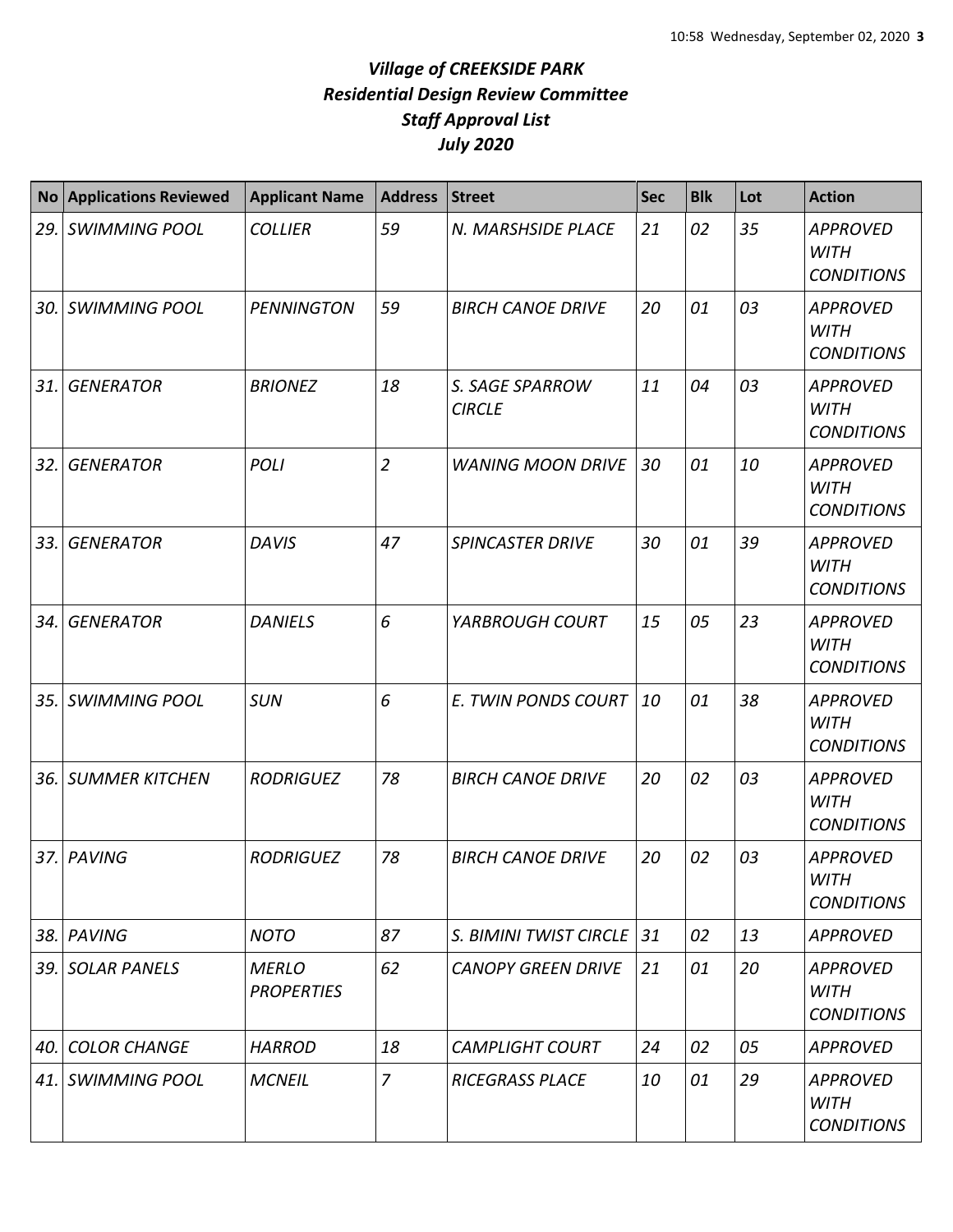| <b>No</b> | <b>Applications Reviewed</b> | <b>Applicant Name</b> | <b>Address</b> | <b>Street</b>                    | <b>Sec</b> | <b>Blk</b> | Lot | <b>Action</b>                                       |
|-----------|------------------------------|-----------------------|----------------|----------------------------------|------------|------------|-----|-----------------------------------------------------|
| 42.       | <b>DETACHED BUILDING</b>     | <b>WILSON</b>         | 22             | <b>TALLGRASS COURT</b>           | 14         | 01         | 07  | <b>APPROVED</b><br><b>WITH</b><br><b>CONDITIONS</b> |
|           | 43. SWIMMING POOL            | <b>RODRIGUEZ</b>      | 51             | <b>LINDENBERRY CIRCLE</b>        | 27         | 02         | 23  | <b>APPROVED</b><br><b>WITH</b><br><b>CONDITIONS</b> |
| 44. l     | <b>SWIMMING POOL</b>         | <b>KUHN</b>           | 14             | <b>HADLOCK PLACE</b>             | 05         | 02         | 34  | <b>APPROVED</b><br><b>WITH</b><br><b>CONDITIONS</b> |
| 45.       | <b>RETAINING WALL</b>        | <b>KUHN</b>           | 14             | <b>HADLOCK PLACE</b>             | 05         | 02         | 34  | <b>APPROVED</b><br><b>WITH</b><br><b>CONDITIONS</b> |
| 46. I     | <b>SWIMMING POOL</b>         | <b>SANCHEZ</b>        | 15             | E. WADING POND<br><b>CIRCLE</b>  | 08         | 01         | 04  | <b>APPROVED</b><br><b>WITH</b><br><b>CONDITIONS</b> |
|           | 47. PERGOLA                  | <b>DOVE</b>           | 31             | <b>FOREST RAVINE DRIVE</b>       | 33         | 01         | 07  | <b>APPROVED</b><br><b>WITH</b><br><b>CONDITIONS</b> |
|           | 48. PERGOLA                  | <b>DOVE</b>           | 31             | <b>FOREST RAVINE DRIVE</b>       | 33         | 01         | 07  | <b>APPROVED</b><br><b>WITH</b><br><b>CONDITIONS</b> |
| 49.       | <b>GENERATOR</b>             | <b>HOBBS</b>          | 19             | <b>HERONS FLIGHT PLACE</b>       | 37         | 01         | 30  | <b>APPROVED</b><br><b>WITH</b><br><b>CONDITIONS</b> |
|           | 50. SWIMMING POOL            | <b>KASUMOV</b>        | 66             | N. PINTO POINT CIRCLE            | 12         | 01         | 43  | <b>APPROVED</b><br><b>WITH</b><br><b>CONDITIONS</b> |
|           | 51. SWIMMING POOL            | <b>DELEZA</b>         | 8              | <b>SWEET MINT COURT</b>          | 32         | 02         | 19  | <b>APPROVED</b><br><b>WITH</b><br><b>CONDITIONS</b> |
| 52.       | <b>GENERATOR</b>             | <b>ROSS</b>           | 59             | S. SAGE SPARROW<br><b>CIRCLE</b> | 11         | 03         | 19  | <b>APPROVED</b><br><b>WITH</b><br><b>CONDITIONS</b> |
|           | 53. FENCE                    | <b>ROSS</b>           | 59             | S. SAGE SPARROW<br><b>CIRCLE</b> | 11         | 03         | 19  | <b>APPROVED</b><br><b>WITH</b><br><b>CONDITIONS</b> |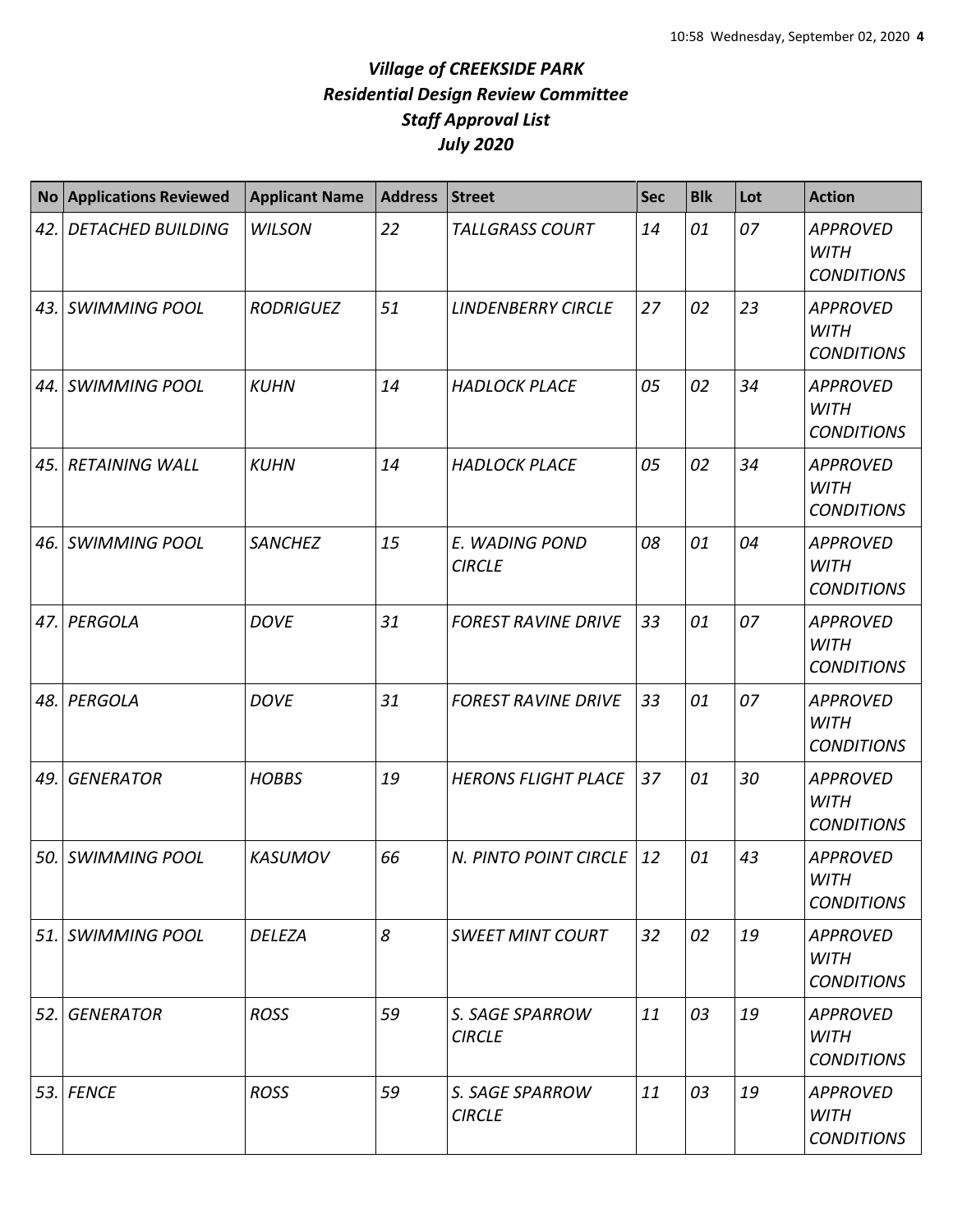| <b>No</b> | <b>Applications Reviewed</b> | <b>Applicant Name</b> | <b>Address</b> | <b>Street</b>                         | <b>Sec</b> | <b>Blk</b> | Lot | <b>Action</b>                                       |
|-----------|------------------------------|-----------------------|----------------|---------------------------------------|------------|------------|-----|-----------------------------------------------------|
| 54.       | <b>SUMMER KITCHEN</b>        | <b>RAZON</b>          | 7412           | <b>LAKE PALOMA TRAIL</b>              | 11         | 01         | 13  | <b>APPROVED</b><br><b>WITH</b><br><b>CONDITIONS</b> |
| 55.       | <b>SWIMMING POOL</b>         | <b>RODERMUND</b>      | 86             | <b>NATURE SONG DRIVE</b>              | 40         | 02         | 02  | <b>APPROVED</b><br><b>WITH</b><br><b>CONDITIONS</b> |
| 56.       | <b>SWIMMING POOL</b>         | LOPEZ                 | 38             | <b>SWIVEL KNOT COURT</b>              | 31         | 01         | 21  | <b>APPROVED</b><br><b>WITH</b><br><b>CONDITIONS</b> |
| 57.       | <b>FENCE</b>                 | <b>JERATH</b>         | 15             | <b>LANGSTONE PLACE</b>                | 09         | 01         | 04  | <b>APPROVED</b>                                     |
| 58.       | <b>LIGHTING</b>              | <b>DSOUZA</b>         | 218            | ROCKWELL PARK BLVD                    | 33         | 10         | 09  | <b>APPROVED</b><br><b>WITH</b><br><b>CONDITIONS</b> |
| 59.       | <b>FIRE PIT</b>              | <b>DSOUZA</b>         | 218            | ROCKWELL PARK BLVD                    | 33         | 10         | 09  | <b>APPROVED</b><br><b>WITH</b><br><b>CONDITIONS</b> |
| 60.       | <b>PAVING</b>                | <b>DSOUZA</b>         | 218            | ROCKWELL PARK BLVD                    | 33         | 10         | 09  | <b>APPROVED</b>                                     |
| 61.       | <b>ARTIFICIAL TURF</b>       | <b>DSOUZA</b>         | 218            | ROCKWELL PARK BLVD                    | 33         | 10         | 09  | <b>APPROVED</b><br><b>WITH</b><br><b>CONDITIONS</b> |
| 62.       | <b>FENCE STAIN</b>           | <b>DAVIES</b>         | 11             | PEACE TREE WAY                        | 18         | 03         | 17  | <b>APPROVED</b>                                     |
| 63.       | <b>GENERATOR</b>             | <b>MITCHELL</b>       | 11             | <b>CADENCE COURT</b>                  | 18         | 01         | 91  | <b>APPROVED</b><br><b>WITH</b><br><b>CONDITIONS</b> |
|           | 64. SWIMMING POOL            | <b>BOWEN</b>          | 62             | N. LOCHWOOD WAY                       | 18         | 01         | 03  | <b>APPROVED</b><br><b>WITH</b><br><b>CONDITIONS</b> |
| 65.       | <b>GENERATOR</b>             | <b>PECK</b>           | 30             | <b>OVERLAND HEATH</b><br><b>DRIVE</b> | 18         | 03         | 10  | <b>APPROVED</b><br><b>WITH</b><br><b>CONDITIONS</b> |
| 66.       | <b>FENCE</b>                 | <b>GUTIERREZ</b>      | 11             | <b>CRYSTAL CANYON</b><br><b>PLACE</b> | 01         | 01         | 36  | <b>APPROVED</b><br><b>WITH</b><br><b>CONDITIONS</b> |
| 67.       | <b>FENCE STAIN</b>           | <b>SMITH</b>          | 94             | SANDWELL PLACE                        | 09         | 01         | 15  | <b>APPROVED</b>                                     |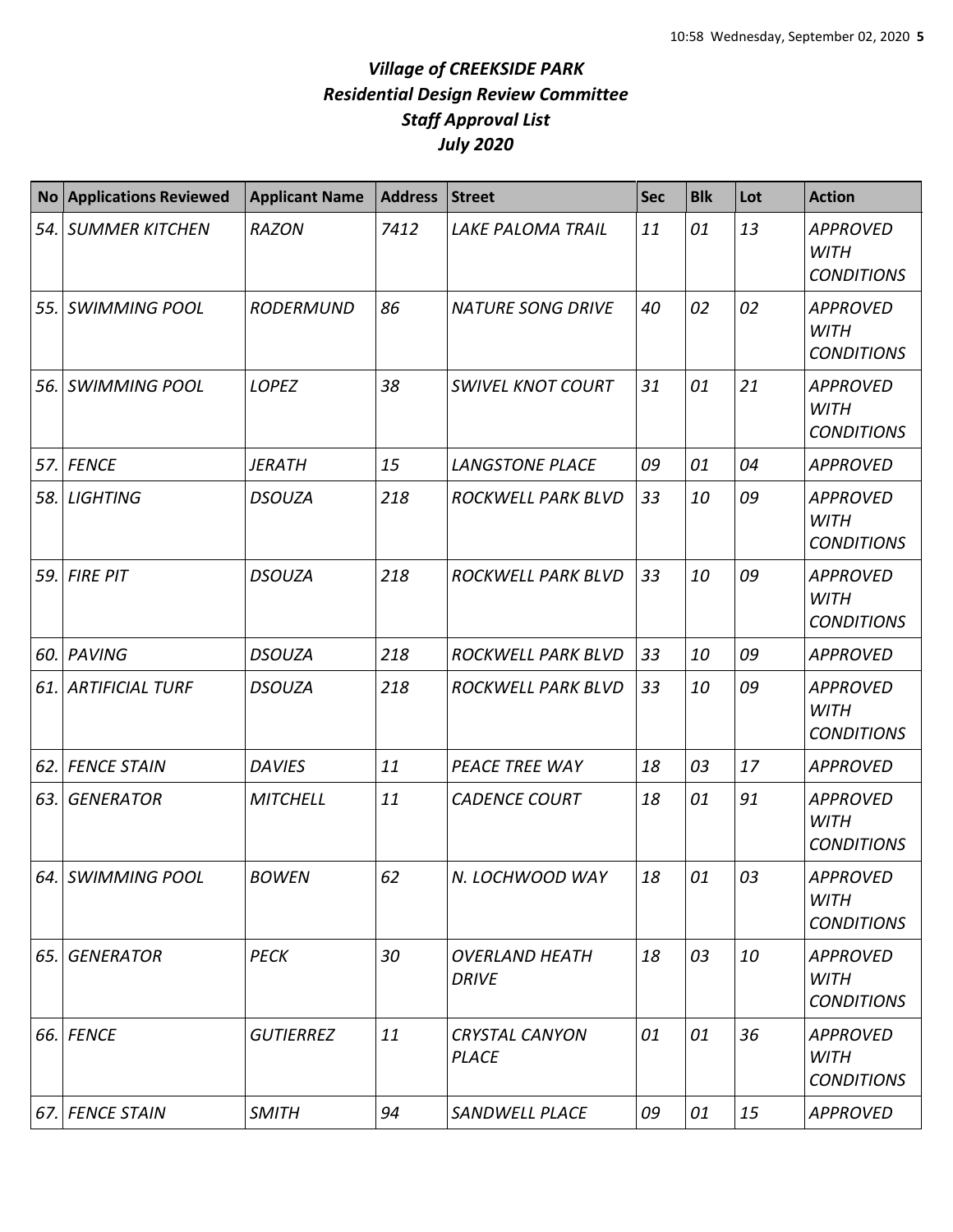|     | <b>No Applications Reviewed</b> | <b>Applicant Name</b> | <b>Address</b> | <b>Street</b>                             | <b>Sec</b> | <b>Blk</b> | Lot | <b>Action</b>                                       |
|-----|---------------------------------|-----------------------|----------------|-------------------------------------------|------------|------------|-----|-----------------------------------------------------|
| 68. | <b>SUMMER KITCHEN</b>           | <b>CONNER</b>         | 116            | N. BIMINI TWIST<br><b>CIRCLE</b>          | 31         | 03         | 05  | <b>APPROVED</b><br><b>WITH</b><br><b>CONDITIONS</b> |
| 69. | <b>SWIMMING POOL</b>            | <b>VARONA</b>         | 75             | S. GREENPRINT CIRCLE                      | 07         | 03         | 07  | <b>APPROVED</b><br><b>WITH</b><br><b>CONDITIONS</b> |
| 70. | <b>GENERATOR</b>                | <b>CHISHOLM</b>       | 34             | <b>BOTANICAL VISTA</b><br><b>DRIVE</b>    | 32         | 01         | 20  | <b>APPROVED</b><br><b>WITH</b><br><b>CONDITIONS</b> |
| 71. | <b>GENERATOR</b>                | <b>SNELSON</b>        | 58             | <b>DRIFTDALE PLACE</b>                    | 04         | 01         | 01  | <b>APPROVED</b><br><b>WITH</b><br><b>CONDITIONS</b> |
| 72. | <b>PAVING</b>                   | <b>KERN</b>           | 43             | <b>MOHAWK PATH TRAIL</b>                  | 06         | 01         | 03  | <b>APPROVED</b>                                     |
| 73. | <b>SWIMMING POOL</b>            | <b>RIOS</b>           | 42             | <b>WHISPERING THICKET</b><br><b>PLACE</b> | 09         | 01         | 26  | <b>APPROVED</b><br><b>WITH</b><br><b>CONDITIONS</b> |
| 74. | PERGOLA                         | <b>RIOS</b>           | 42             | <b>WHISPERING THICKET</b><br><b>PLACE</b> | 09         | 01         | 26  | <b>APPROVED</b><br><b>WITH</b><br><b>CONDITIONS</b> |
| 75. | <b>SUMMER KITCHEN</b>           | <b>RIOS</b>           | 42             | <b>WHISPERING THICKET</b><br><b>PLACE</b> | 09         | 01         | 26  | <b>APPROVED</b><br><b>WITH</b><br><b>CONDITIONS</b> |
| 76. | <b>DOORS</b>                    | <b>RIOS</b>           | 42             | <b>WHISPERING THICKET</b><br><b>PLACE</b> | 09         | 01         | 26  | <b>APPROVED</b><br><b>WITH</b><br><b>CONDITIONS</b> |
| 77. | <b>GENERATOR</b>                | <b>DRACHENBERG</b>    | 119            | W. ARBOR CAMP<br><b>CIRCLE</b>            | 04         | 01         | 61  | <b>APPROVED</b><br><b>WITH</b><br><b>CONDITIONS</b> |
| 78. | <b>COLOR</b>                    | <b>JAIMES LLC</b>     | 31             | <b>WOODBOROUGH WAY</b>                    | 34         | 03         | 08  | <b>APPROVED</b>                                     |
| 79. | <b>SWIMMING POOL</b>            | <b>SANCHEZ</b>        | 106            | <b>BUCK TRAIL PLACE</b>                   | 04         | 03         | 57  | <b>APPROVED</b><br><b>WITH</b><br><b>CONDITIONS</b> |
| 80. | <b>POOL BATH</b>                | <b>SANCHEZ</b>        | 106            | <b>BUCK TRAIL PLACE</b>                   | 04         | 03         | 57  | <b>APPROVED</b><br><b>WITH</b><br><b>CONDITIONS</b> |